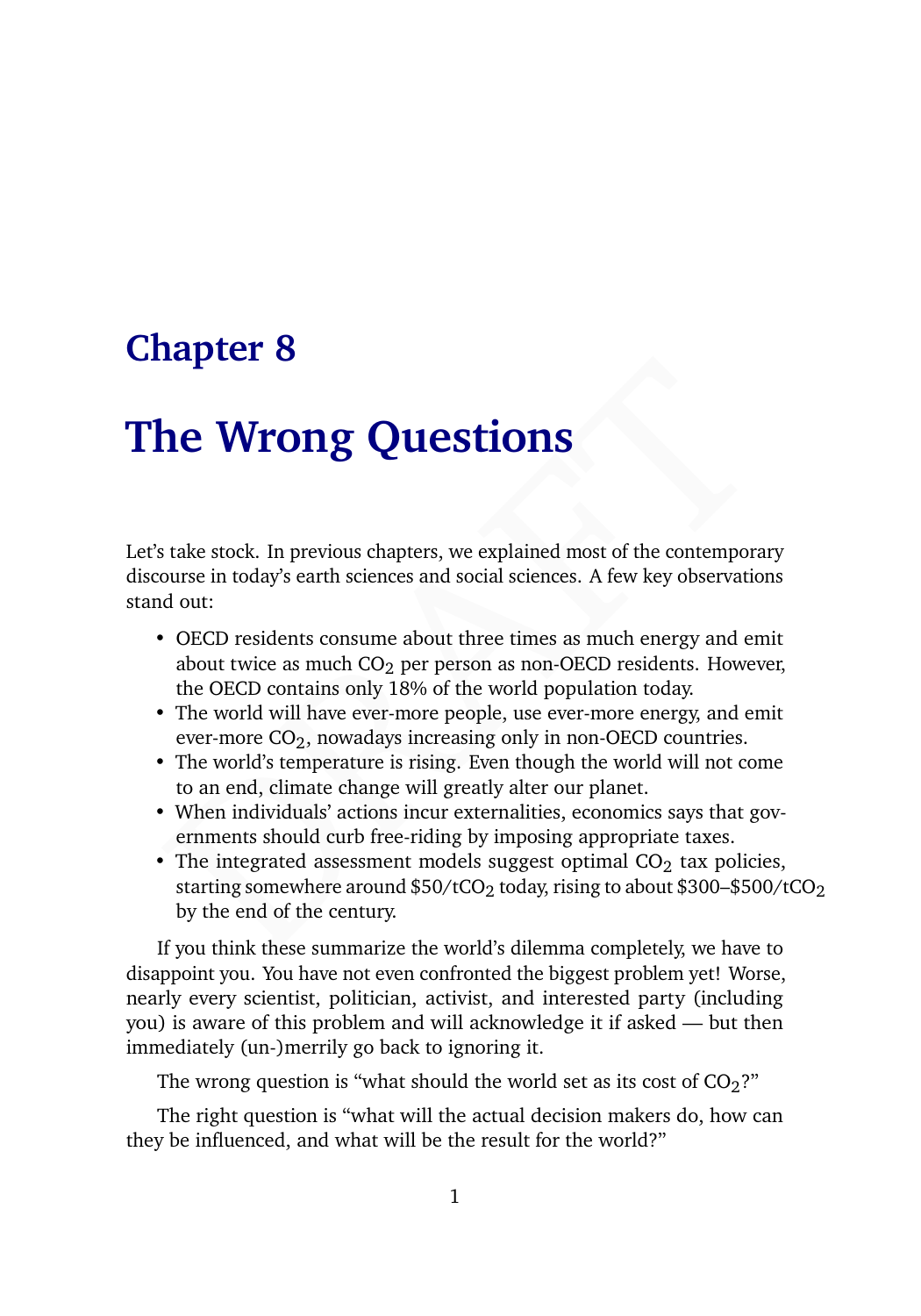### **1 Problems, Choices, and Outcomes**

The first issue to keep in mind is that talking about changing human emissions starts at the wrong point. Emissions are outcomes. They are determined by cost-benefit analyses of economic actors and harsh realities. For example, people choose to have children, live their lives, and die. Their emissions are not their primary decision but an outcome. They are a by-product, based on many individual costs and benefits and primarily related to their uses of energy. If we want to influence global emissions, we need to influence whatever goes into individual decisions. We must analyze and understand choices, not just outcomes.

The second issue to keep in mind is the distinction between individual choices and collective outcomes.

- **The Collective Problem:** This requires an economic analysis of what would be the optimal policies from a collective perspective—here what's best for humanity and possibly for the overall biosphere.
- **The Individual Problem:** This requires an economic analysis of those who make the decisions — depending on the context, this can be individuals or governments.

The collective problem is about quantifying the effects of pollution in the context of global warming. It helps answering questions such as:

- How quickly should humanity ideally get off fossil fuels?
- How bad is it if humanity fails to do so?
- What price should humanity pay for the privilege of emitting  $CO<sub>2</sub>$  (the social cost of  $CO<sub>2</sub>$ )?
- How should humanity best transition to clean(er) energy?

Many climate scientists have focused their careers on answering these collectiveproblem questions. When Nordhaus and Stern work out the social cost of carbon in their integrated assessment models, they are working out answers to the collective problem. When you read in the media about the dire effects of climate change, their articles are written from the point of view of the collective problem. The reason why you purchased our book may well have been because you wanted to find out how much the world should reduce its emissions.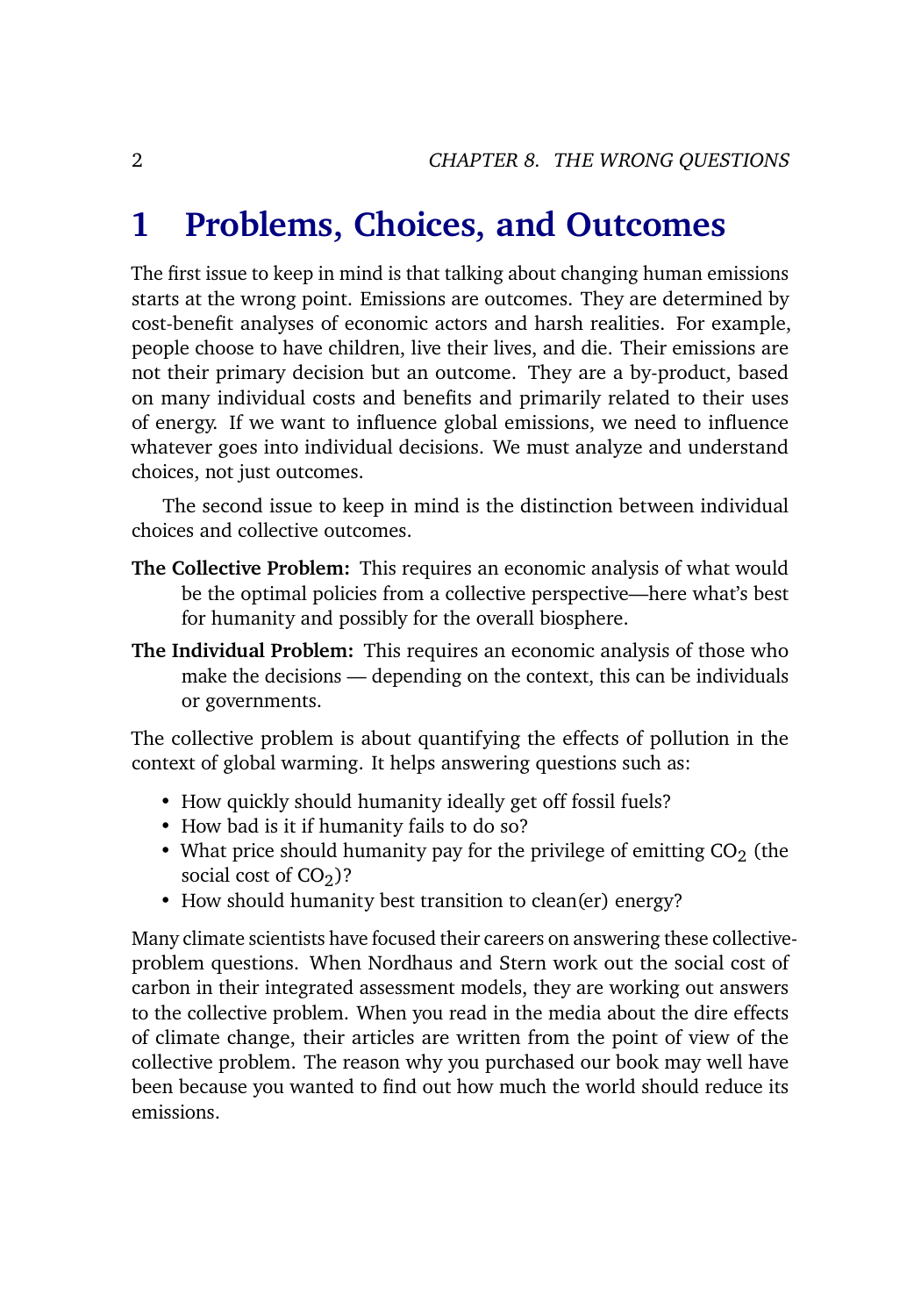#### 1. PROBLEMS, CHOICES, AND OUTCOMES 3

Yet the reason why thinking primarily in terms of the collective problem is a mistake is comically simple: humanity does not make decisions. Therefore, global cost-benefit optimization for the world is largely just an intellectual curiosity.

There is one important useful insight that can be gleaned from the collective analysis and it is the obvious: If the actual decision makers do not care enough about the pollution that they impose on others, then they are collectively burning too much fossil fuel. When individual decision-makers choose to reduce their fossil-fuel use, the rest of the world benefits as well. The collective benefit exceeds the individual benefit, and currently by a lot (to the tune of  $$50/tCO<sub>2</sub>$ ). Thus, we know that the world would be much better off with greatly reduced  $CO<sub>2</sub>$  emissions, and that unless the mitigation actions are really expensive, they are probably in the global interest. There are a host of  $CO<sub>2</sub>$  reduction policies that would make humanity better off.

Our book considers the primary focus on the collective-choice problem to be a conceptual mistake. It is a common mistake made by natural scientists, social scientists, politicians, activists, and ordinary people. Even economists often discuss the individual problems only as an afterthought to the collective problem. Although Nordhaus, Stern, and almost everyone else have thought much about free-riding, even they almost always end up going back primarily to arguing about what the world should do and how much it should tax  $\mathrm{CO}_2.^{\,1}$  $\mathrm{CO}_2.^{\,1}$  $\mathrm{CO}_2.^{\,1}$ 

Many people will now retort to our assessment with "of course we knew this" — and they are correct. Yet, the public debates suffer from tunnel vision. They fail to put the horse before the cart. The real problem is not the collective problem but the individual problems. The fact is that the latter (individual) problems largely render discussion of the former (collective) problem moot. Then why are we all spending so much time discussing it? Why are you always instinctively making climate-related arguments that begin with the words *The world should ...*?

#### *Please sequester this mode of collective analysis out of your mind!*

It's futile. The world is not [The Borg.](https://en.wikipedia.org/wiki/Borg)

 $1$ Nordhaus in particular has been trying to offer potential solutions to the global publicgoods problem. We will talk about his preferred approach in the next chapter. (Stern has recently focused more on local effects and actions.)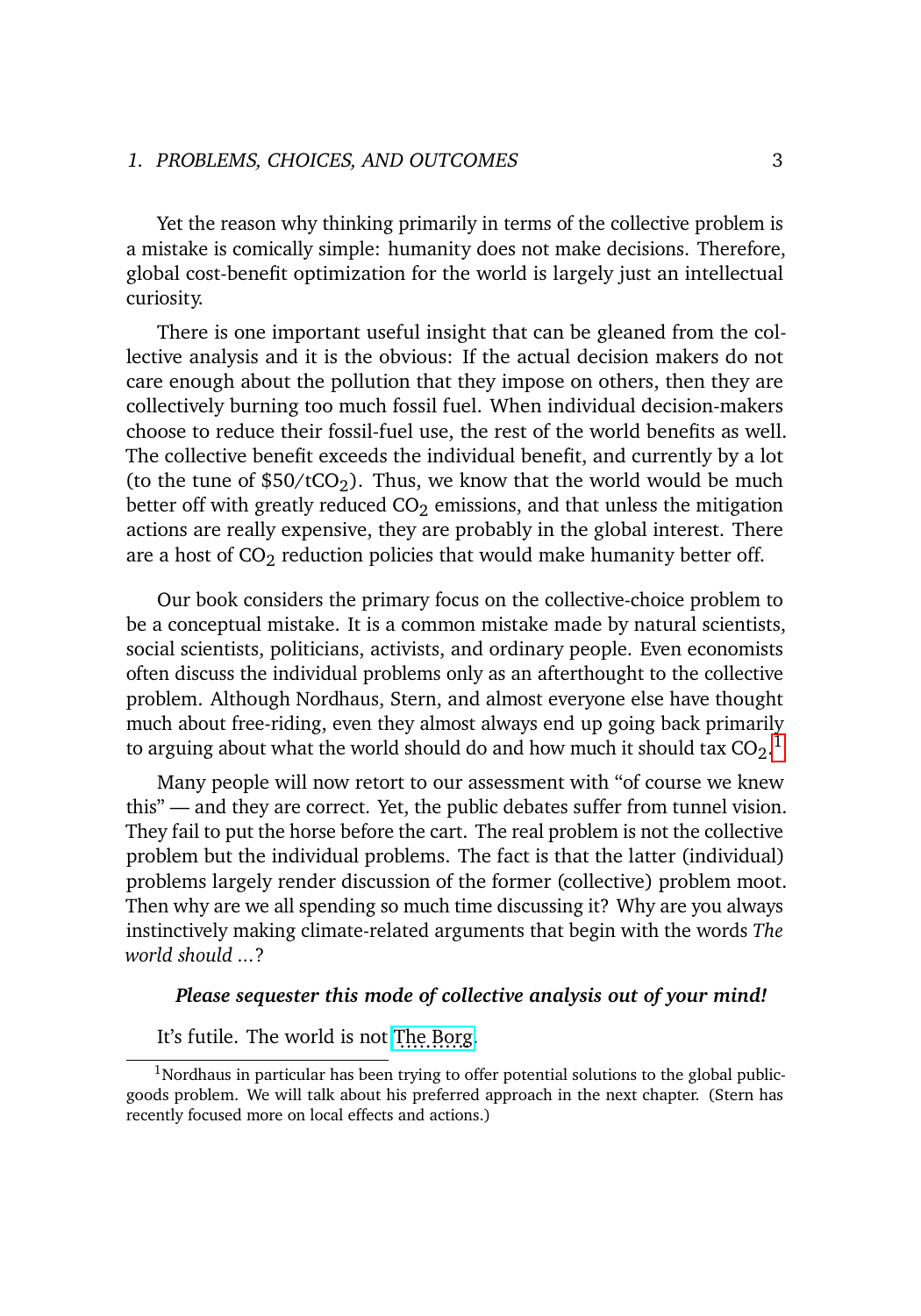#### **sidenote**

Environmentalists sometimes accuse others of being callous to the misery that climate change will cause. How may millions are others willing to sacrifice? Smarter retorts then accuse environmentalists of being callous to the misery that forced energy and development restrictions will cause. How may millions are environmentalists willing to sacrifice? These are both irrelevant accusations. They are not questions where having the correct answer would make a whole lot of difference in the real world.

### **2 Can We Go It Alone?**

I am a decision-maker. You are a decision-maker. To a more limited degree, so is the United States of America. Its decisions are often the outcome of a political process, which need not produce consistent or rational decisions. But nation states are the largest effective decision-makers on the planet, so we will start with them.

In fact, we will start with just us (the USA) alone. For now, assume that the rest of the world will do whatever it will do (hopefully more). We cannot tell them what to do, nor can we take credit for what they will do.

Before we start, please keep the following inconvenient fact in mind:

*Earth's climate does not respond to any one's region's emissions. It responds only to the sum-total of global emissions.*

#### **Can the USA Go It Alone?**

The crib sheet in the appendix summarizes many important facts in our book. Recall the average energy consumption figures per person per day as of 2022:

| <b>OECD</b> | <b>USA</b> | Europe  | China  | India  |
|-------------|------------|---------|--------|--------|
| 141 KWh     | 232 KWh    | 109 KWh | 98 KWh | 23 KWh |

Now imagine that the USA could reduce energy consumption to the European (and Chinese) standard within one generation. (The Indian standard — with its large poor rural areas — seems out of the question.) Multiply the largest imaginable relative reduction by the U.S. population of 330 million.

Maybe we could collectively wring out a very, very tough 15 PWh via forced reductions in our economic activity — and by this we mean reductions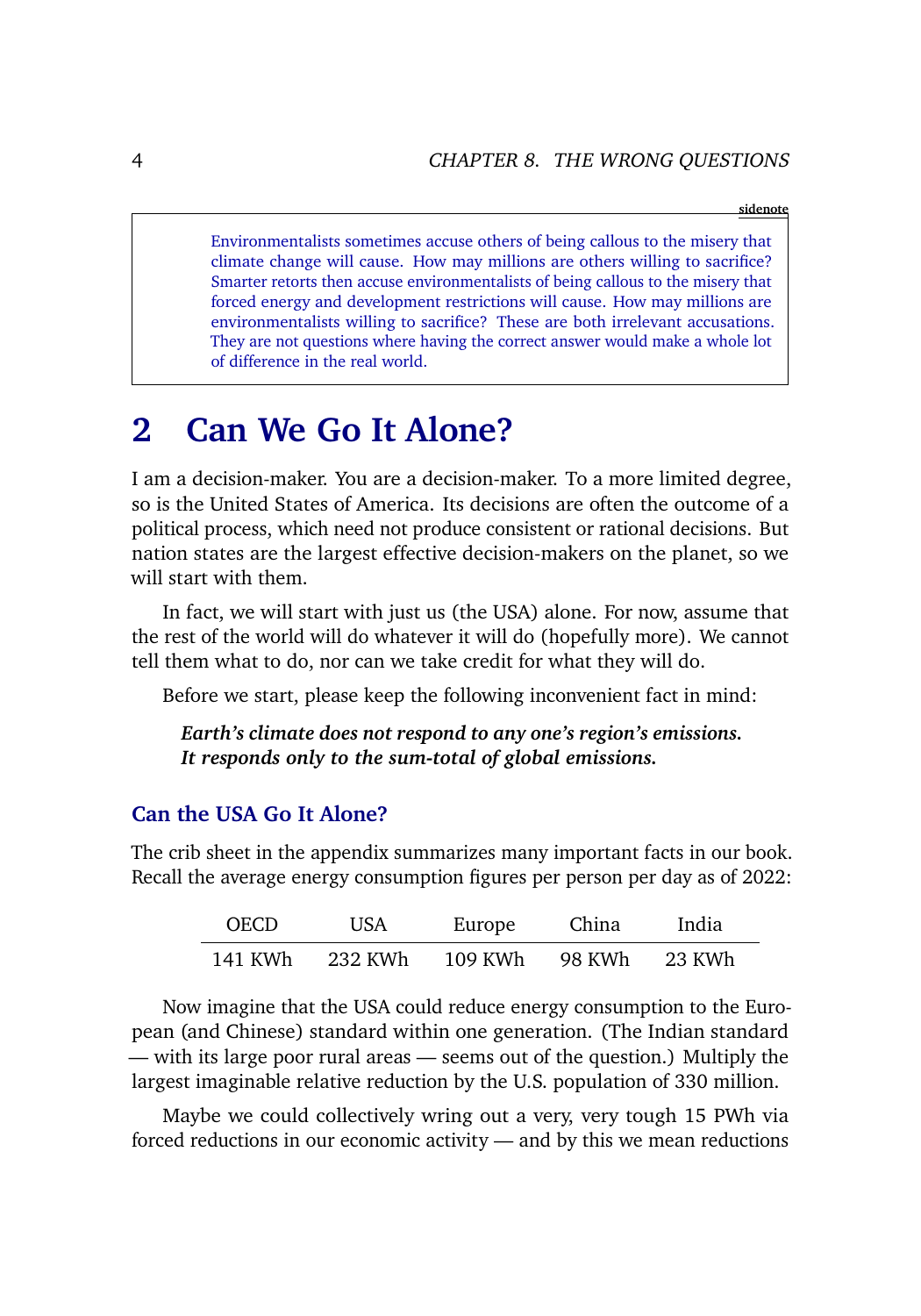that could leave us behind the Europeans in terms of standard of living and bring us down about to the Chinese standard of living. (No serious economist believes that achieving this large a  $CO<sub>2</sub>$  reduction within one generation via taxes — the good old-fashioned way — could be achieved without such large economic sacrifices. The idea that speedy drastic reductions are cheap is simply absurd. Only small reductions are.)

Remember, other nations will do what they will do. With a predicted world energy consumption of 260 PWh by 2050, our 15 PWh reduction would leave 94% of primary energy consumption untouched.

It takes approximately [200-250](https://www.nature.com/articles/s43247-020-00064-9) GtCO<sub>2</sub> to change Earth's equilibrium temperature by 0.1 $^{\circ}$ C. If U.S. annual emissions of 5-6 GtCO<sub>2</sub>e per annum today, curtailed to about 3 GtCO<sub>2</sub>, it would take about a century to lower the equilibrium temperature by 0.1°C, from 3.0°C coming to 2.9°C coming.

Furthermore, the nature of global warming is such that the beneficial climate effects would take decades to occur and our 6% contribution would be small enough not to cause a noticeable effect in warming. Realistically, a 15 PWh reduction could reduce global warming by about 0.05°C in 2100, out of total global warming of about 3.0°C. To implement our American belttightening program would also require not just one charismatic politician but a series in succession to cover decades of commitment. It is difficult to see how this could plausibly happen in the context of the American political system.

Remind us — why are we even discussing solo fighting against climate change? This approach seems to border on the absurd.

#### **Can Europe Go It Alone?**

The only countries that have achieved reasonably notable reductions in their CO<sup>2</sup> emissions through policy-based interventions are Japan and European Union countries. [Bureau, Quinet, and Schubert \(2021\)](https://www.cambridge.org/core/journals/journal-of-benefit-cost-analysis/article/benefitcost-analysis-for-climate-action/AFAA7A4C26F641C5E9AA917E2589A2CF) have described some of the challenges in accomplishing this in a cost-efficient way via policy interventions.

Although we laud the intent, success in these regions is not success in the World (and it is unlikely to spread to the rest of the world). Japan emitted about [1.0 GtCO](https://www.macrotrends.net/countries/FRA/france/carbon-co2-emissions)<sub>2</sub>, Germany about 0.7 GtCO<sub>2</sub>, and France [0.3 GtCO](https://www.macrotrends.net/countries/FRA/france/carbon-co2-emissions)<sub>2</sub>. The European part of the OECD together emitted  $4.0 \text{ GtCO}_2$ . With projected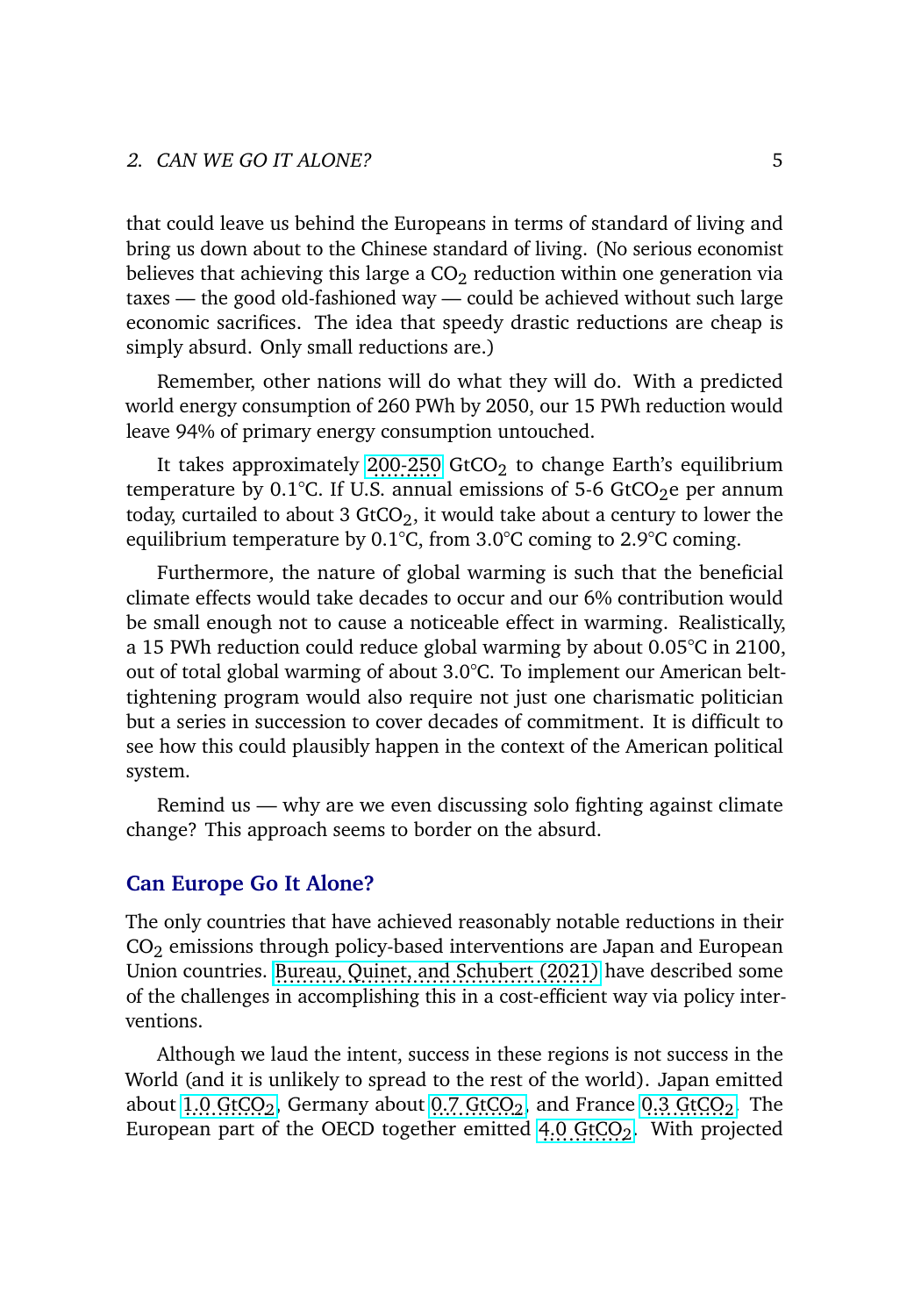further population declines and policy changes, the European Union is now expected to wring out a drop from 4.0 GtCO<sub>2</sub> to about 3.7 GtCO<sub>2</sub> by 2050e. As welcome as these  $0.3$  GtCO<sub>2</sub> reductions are  $-$  especially in the context of reducing not only  $CO<sub>2</sub>$  but also local particle emissions — they are less than *a drop on hot stone* using the German idiom here (i.e., immaterial) as far as global climate is concerned.

#### **Can the OECD Go It Alone?**

What if the OECD were of one mind (and it rarely is)? Could coordinated decisive OECD action based on  $CO<sub>2</sub>$  taxes shrink world emissions? Still no. The OECD could only slow the growth in emissions. It cannot lead to a net reduction in world emissions from today's level.

Even if the OECD could shut down all economic activities and return to the stone age, and even if the OECD closed-down industries did not simply relocate to Asia to merrily continue operating there, the world could still not maintain today's emissions, much less reach a zero-emissions future. Instead, the world would be back to today's energy use by around 2060, i.e., roughly within one generation — and with emissions rising in the following years.

We must not ignore the inconvenient truth that *energy use and emissions are no longer primarily a rich-world luxury problem*. The OECD is already responsible for only about one third of the world's energy consumption and this share is declining. Within a generation, it will be less than a quarter. If we want to make a dent in world problems, we "elitist" Western environmentalists must lose our ethnocentrism.

Regardless of what you consider fair or unfair, the hard fact is that there can no longer be a reduction of global energy use unless non-OECD countries greatly reduce their emissions, too.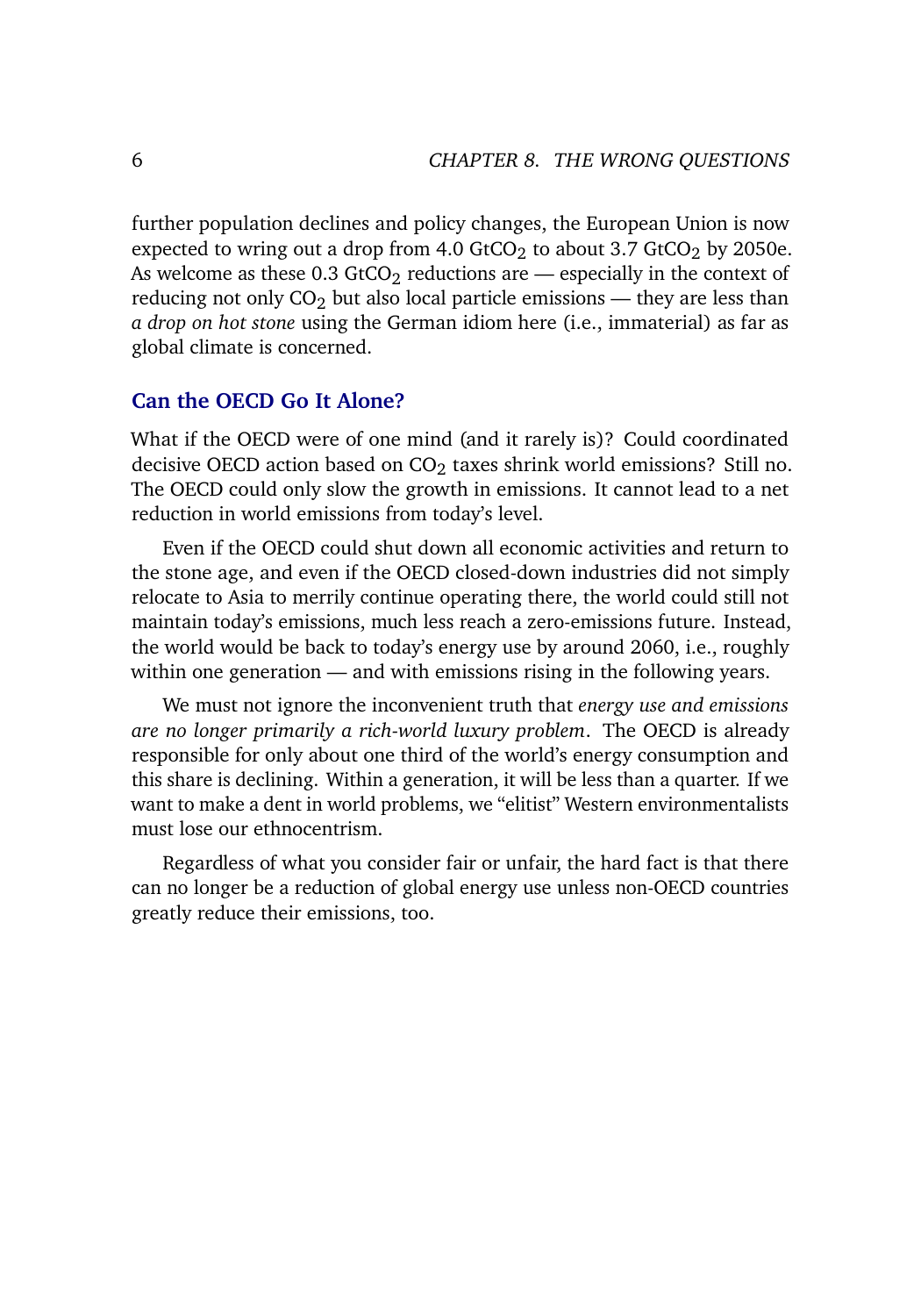#### 2. CAN WE GO IT ALONE?  $7$

### **Can't the Non-OECD Join In?**

Forced growth constraints on energy use in non-OECD countries seem even more unrealistic than drastic reductions. The residents of these countries want to escape poverty. Their energy consumption is not a luxury problem.

It does not require much prescience to predict that Bangladeshis, Indians, and Pakistanis as well as Africans will put great pressure on their leaders to improve their standards of living — and with it their energy consumption. It seems absurd to imagine that the Indian population would be willing to forego development for the sake of the greater good of the world, much less on behalf of Western climate activists. (Similar observations hold for the other non-OECD regions, but on smaller scale.) Climate protests are not likely to meet with great success in India, Africa, and beyond — except when they are about *other* countries.

What about China, a middle-income country? The OECD emits about 13 GtCO $_2$ /year. China already emits about 10 GtCO $_2$ /year. Climate protests are not allowed in China — except perhaps when they are about *other* countries.

#### **Could the OECD cover the Non-OECD?**

The world emits about 40 GtCO<sub>2</sub> per year today. By 2050, it will emit about 45 GtCO<sub>2</sub> under RCP4.5 and 60 GtCO<sub>2</sub> under RCP7. Let's assume that the difference of 20 GtCO<sub>2</sub> is the removal target. (Recall from Chapter 4 that this would reduce global warming by about 0.1°Cby 2050 and 0.3°C by 2100.) What if other countries — like China and India — are unwilling to participate in the reductions? Could the OECD countries take care of the entire 20 GtCO<sub>2</sub> alone?

Assume for illustration that it costs \$50 to remove one ton of  $CO<sub>2</sub>$ . This  $$50/tCO<sub>2</sub>$  is the social cost of CO<sub>2</sub> in most integrated assessment models. The \$50 removal cost is far below the current sequestration  $CO<sub>2</sub>$  cost (of  $$200–$300/tCO<sub>2</sub>)$  that some developers of industrial carbon credits are shooting for — and media are often describing with such endorsements as "the world needs sequestration to reach its net-zero goal."

However,  $$50/tCO<sub>2</sub>$  is also far above the cost of smarter tree-based sequestration (\$10/tCO<sub>2</sub>). Similarly, simply avoiding  $CO<sub>2</sub>$  omissions would also be cheaper than sequestration. The cost further depends on how quickly and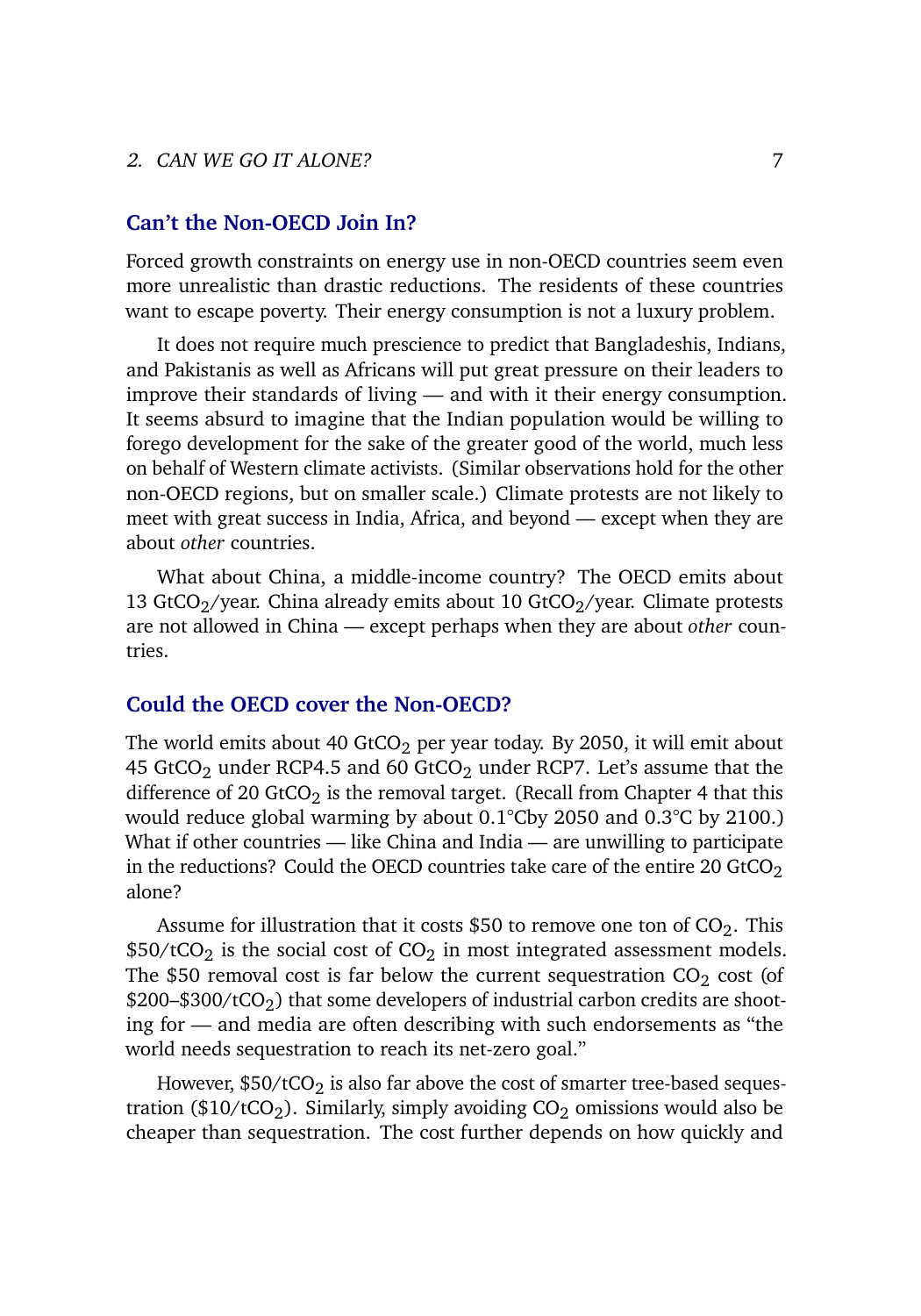how much we want to reduce  $CO<sub>2</sub>$  emissions. Removing the first gigatonne of  $CO<sub>2</sub>$  could be dirt-cheap, but removing  $20GtCO<sub>2</sub>$  too soon could drive the cost well above  $$50/tCO<sub>2</sub>$ .

For our illustration, at the  $$50/tCO<sub>2</sub>$ , the total removal cost is about \$1 trillion per year. The \$1 trillion cost would be about 1.2% of world GDP in 2020.

**USA:** In purchasing power, the EIA assesses world GDP to consist of

|      | OECD USA Eur |  | Non-OECD China India |     |    |  |
|------|--------------|--|----------------------|-----|----|--|
| 2022 | 44% 15% 18%  |  | 56%                  | 20% | 7% |  |

With 15% of world economic activity, the United States would have to dedicate not just 1.2% of its output, but 8% of its output to reduce global warming from 3°C to 2.6°C in 2100. For perspective, this is about twice as much as the U.S. spends on its military. It is much more than the U.S. spends on its entire education system, primary and secondary schools, colleges and universities combined. The U.S. thus faces a choice: it could either continue educating its residents or reduce global warming from 3°C to 2.6°C in 2100.

We can also calculate per-household equivalents. The  $CO<sub>2</sub>$  reduction cost would be about the same as f<u>our to six months of ren</u>t for a typical two-income household in the United States. Is this a realistic ask?

**OECD:** If all OECD countries together could agree among themselves to pay for global  $CO<sub>2</sub>$  removal, then the proportional cost would only be about 3% of GDP — still a gigantic number but now only about the same as the cost of all higher education. The all-OECD choice would then be between free university education for everybody and reducing global warming from 3°C to 2.6°C in 2100.

We will return to how realistic cost sharing among countries is in the next chapter. Let us just close with the observation that China and India are growing rapidly while the OECD is not. Within one generation, the EIA expects the following:

|                              | OECD USA Eur |  | Non-OECD China India |              |  |
|------------------------------|--------------|--|----------------------|--------------|--|
| 2050                         | 33% 13% 13%  |  | 67%                  | 22\% 15\%    |  |
| Change $-11\%$ $-2\%$ $-5\%$ |              |  | $+11\%$              | $+2\% + 8\%$ |  |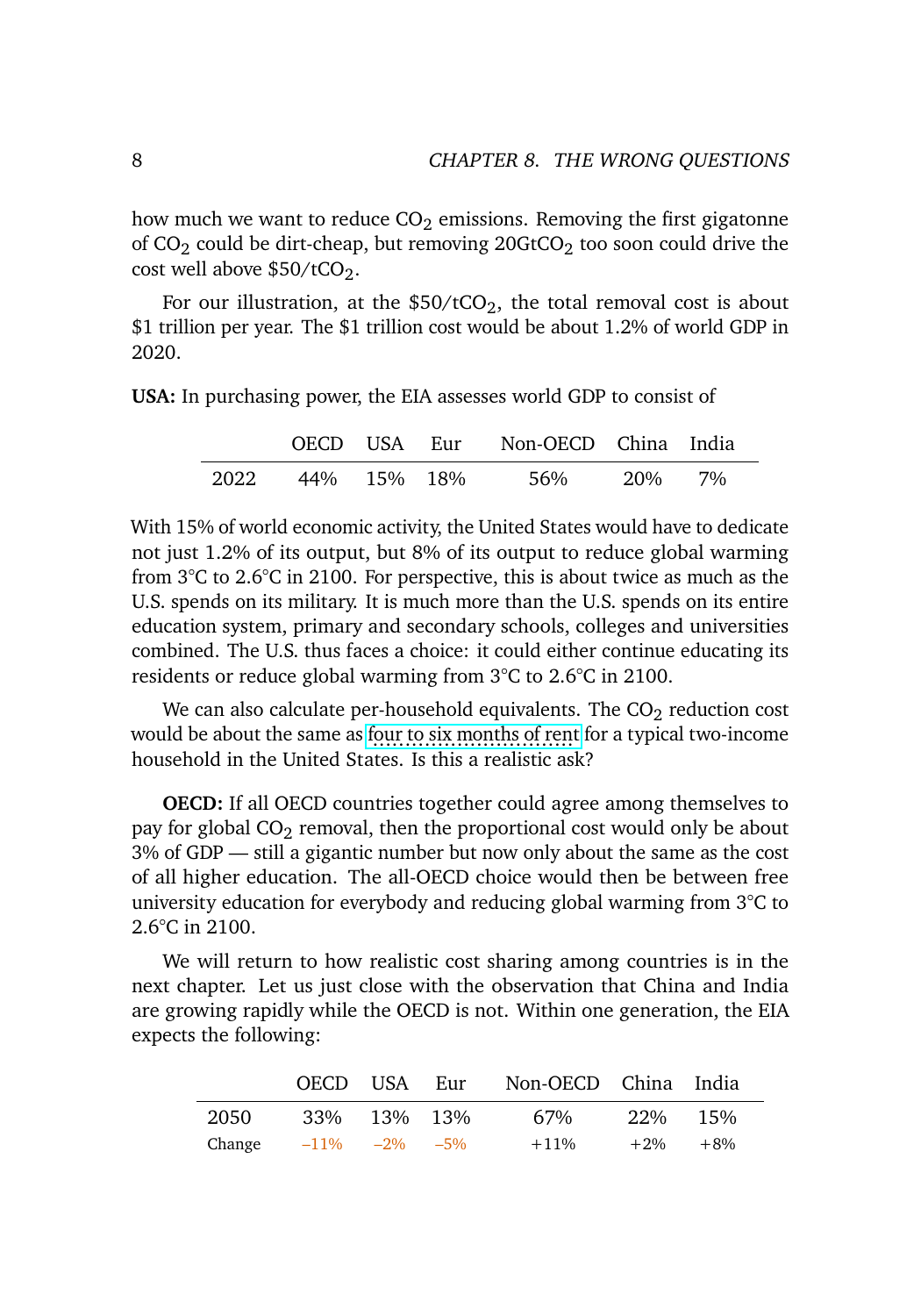By 2050, China and India together will host more economic activity than the OECD. It is true that all countries will be richer and thus that removing 20 GtCO<sub>2</sub> will become relatively more affordable — but will OECD citizens find it more galling to carry the world when China and India will have greater GDP, faster growth, and much higher emissions?

If you need further evidence, the [Byrd-Hagel](https://en.wikipedia.org/wiki/Byrd%E2%80%93Hagel_Resolution) Senate resolution of 1997 passed *unanimously* 95-to-0 in the U.S. Senate — itself a near-miracle to see so much agreement across the aisle. It stated that the US should not sign a climate treaty that would "mandate new commitments to limit or reduce greenhouse gas emissions, unless ...[it]... also mandates new specific scheduled commitments to limit or reduce greenhouse gas emissions for Developing Country Parties within the same compliance period."

We are not done yet. Our estimates are in line with the fact that developing nations have recently asked for [\\$1.3 trillion](https://www.wsj.com/articles/climate-finance-china-india-11636039142) per year in climate support at recent climate conference — *or else* they plan to ramp up their fossil fuel consumption. We note that many of these countries have notoriously high levels of corruption. Who will vote to send money to Congolese warlords? And even if the OECD were to volunteer to pay, it is unclear how the donors could appropriately channel the funds in a way that would accomplish their emissions reduction intent.

The key question to us is not whether it would be appropriate for the OECD to send this much money abroad, but whether it seems plausible to expect it. How realistic would you judge such a transfer? We believe the answer is exceedingly unlikely. There are a lot of things that we think the United States and OECD might do, but "just say no to fossil fuels," pay off poorer countries, and see Earth warm up 2.5°C instead of 3.0°C over future decades is not plausibly one of them.

Once again, remind us — why are we even discussing this? This approach — of the OECD paying non-OECD countries more than token amounts seems to border on the absurd.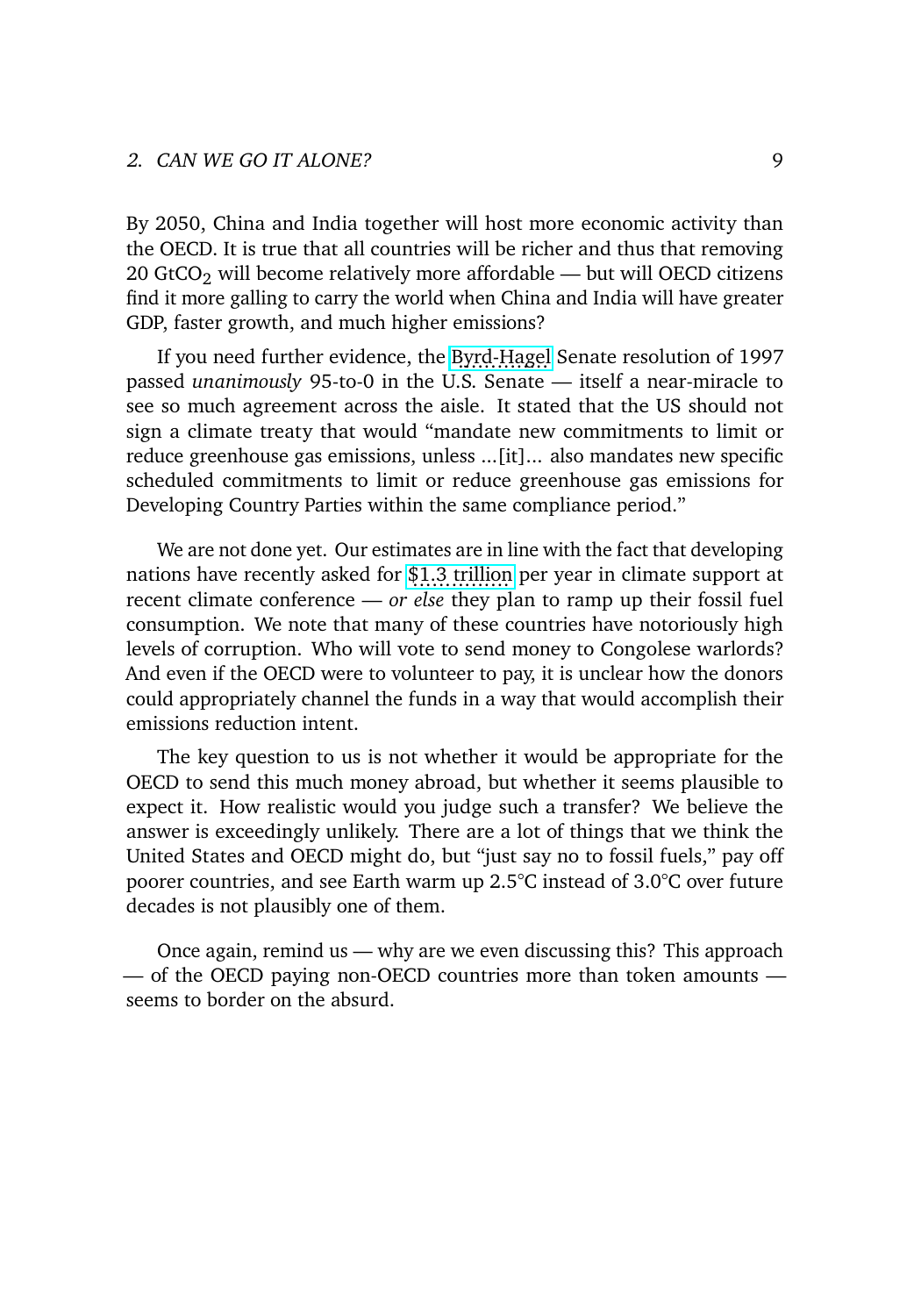#### **Money and Mouths**

In October 2021, a small number of [climate activists](https://apnews.com/article/joe-biden-business-environment-and-nature-arrests-environment-52190f9314ae79e96cf12f05668d30d2) held a one-week protest in Washington against fossil fuels. Although we share their goal of greatly reduced emissions, we do not believe that most of them understand what it is that they are [asking](https://www.reuters.com/business/cop/young-activists-take-spotlight-day-un-climate-talks-2021-11-05/) for. If they managed to influence policy with their current ideas, the outcome could be a greatly reduced standard of living with no noticable effect on global climate change — in our opinion the worst of all worlds. Instead, we wished that would be demonstrating for policies that could plausibly reduce global emissions and global warming.

The country with the most concern for climate change and the most public discourse on the subject may well be Germany. In a November 2021 survey, German 14- to 29-year-olds expressed that c<u>limate chang</u>e was their number one concern. How much skin are they willing to put into the game?

Among those surveyed, 60% regularly travel by car and more than 80% cannot imagine life without one. Only 19% are willing to make the sacrifice of life without a car. Only 27% are willing to forego flying — recall from Chapter 1, air travel is the biggest luxury carbon emission that most of us will rack up within our lifetimes. It's easy to protest against *the other bad guy*. But even when it comes to foregoing what can only be described as luxuries, their own sacrifices become suddenly much more difficult.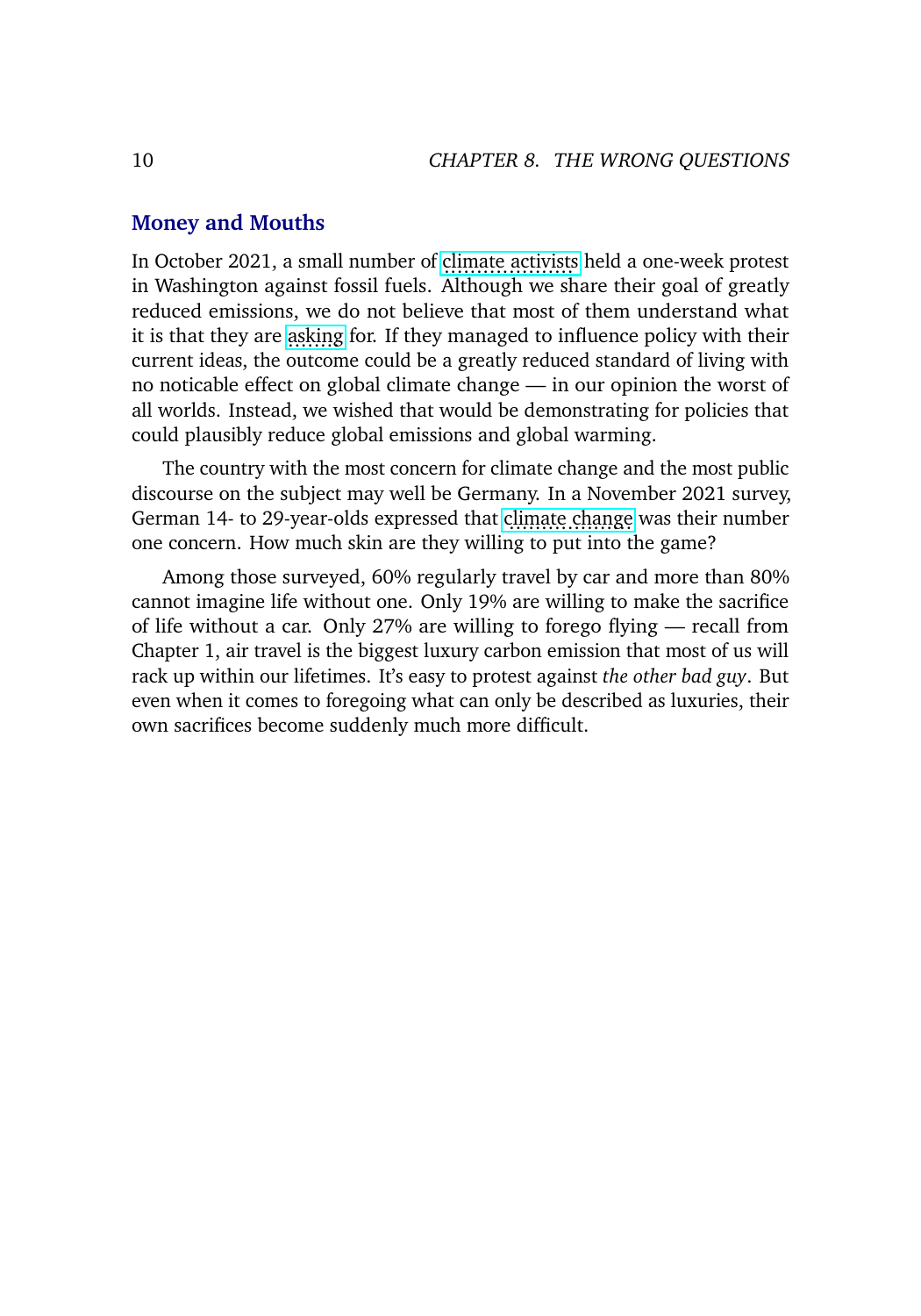### **Summary**

The decision problems that really matter are those that actual decision-makers can make. Realistically, this means that

- 1. Climate-related policies that are *much* too expensive for their local benefits will not be adopted. (Local benefits include reduced local pollution and more clean energy-related jobs.)
- 2. Climate-related policies that do not cause growing numbers of actual decision-makers to voluntarily adopt them (such as cheaper clean technology) cannot be trusted to be adopted widely enough to meaningfully reduce global warming.
- 3. Climate-related policies that do not work in non-OECD countries will always be very limited in their potential. Real solutions have to work worldwide.

The only evidently promising way forward is cheaper clean energy. Technological progress could make it in the self-interest of individual countries and individuals to leave fossil fuels. In a nutshell, that's the point of our book.

It follows then that fighting climate change should be mostly about advancing clean technology in order to lower the cost of voluntarily adopting it. (Part III of our book.)

Our suggestions are not as passive as those proposed by ardent free-market proponents. There are a lot of steps that governments can take that will reduce fossil fuel use without being contrary to the self-interest of politicians or their constituents.

How can we accelerate the transition to clean energy? Given the many market impediments involved in fundamental energy research, development and deployment, and the terrible localized particle pollution created by fossil fuels, there is a lot that can do today to help *move the needle*. Identifying and exploiting those opportunities is the best way forward — not toothless appeals to carbon footprints, public relations, or international negotiations. Steve Jobs did not have to negotiate international agreements or appeal to people's ethical sentiments to adopt iPhones. People chose to buy iPhones because they were better than what they had before. Fortunately, clean technology is becoming better all the time, too — like iPhones. And cheaper, too! (We will explain in part III what is still missing.)